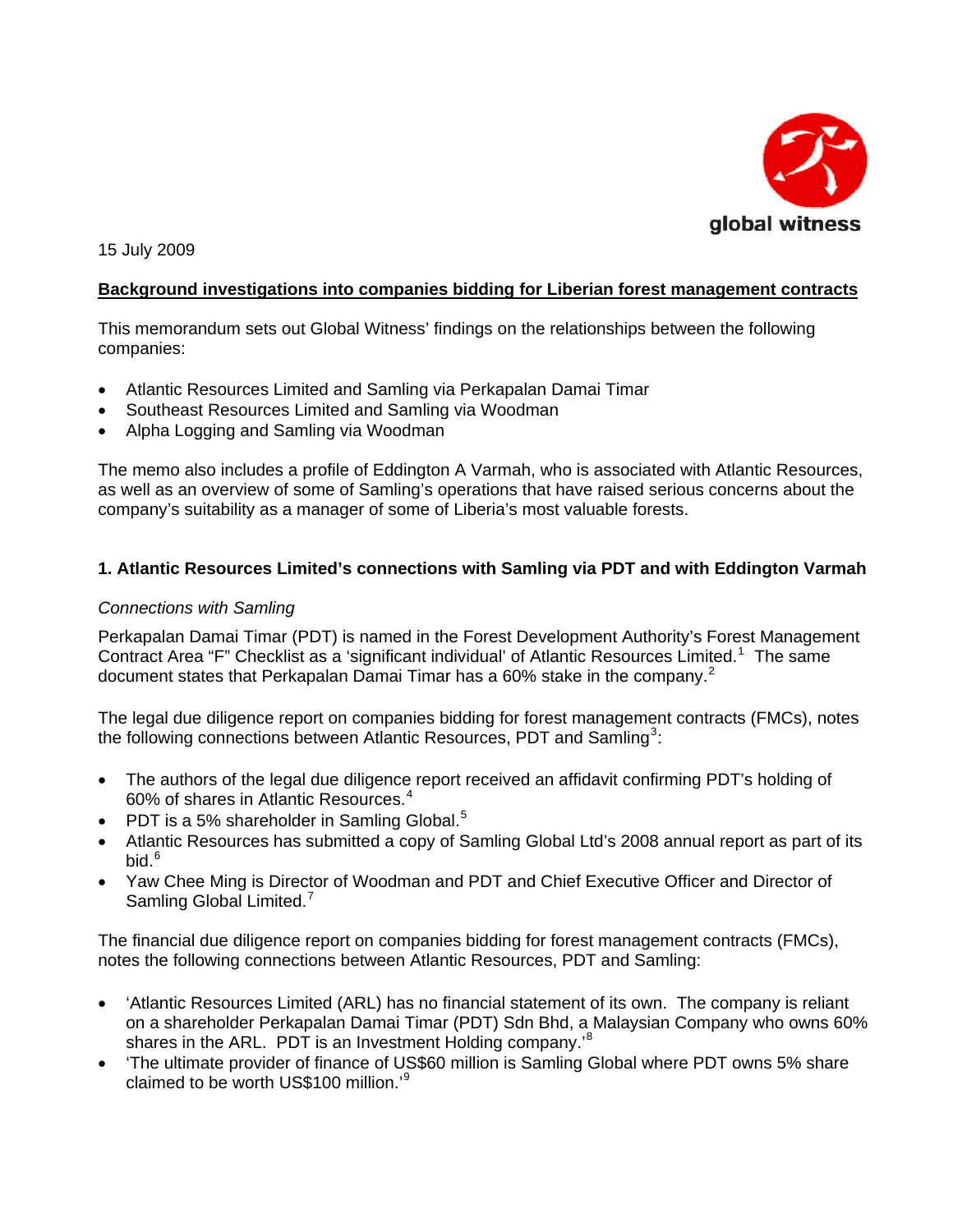- 'Submitted was a photocopied agreement (not notarised) between PDT and Samling Global, where Samling agrees to provide PDT with an amount of US\$60 million to finance ARL if ARL wins the Bid.'<sup>[10](#page-6-1)</sup>
- 'Perkapalan Damai Timar Sdn Bhd (PDT) is supporting Atlantic Resources Limited. Yaw Chee Ming is a director of that company. He is also the Chief Executive Officer and Director of Samling Global Limited, another company in which PDT own shares who ultimately will be providing funds to  $ARL$ <sup>[11](#page-6-1)</sup>
- 'There is a common director Yaw Chee Ming in companies supporting Southeast Resources Inc and ARL (Atlantic Resources Limited). Woodman Sda Bhd is purporting to support Southeast and Yaw Chee Ming is a director in Woodman.'[12](#page-6-1)

The memo written by GEMAP Controller Thomas Downing in response to the due diligence reports notes the following connections between Atlantic Resources, PDT and Samling:

- The CEO of Samling Global, Mr Yaw, is also the Director of PDT.<sup>[13](#page-6-1)</sup>
- Samling is providing US\$60 million in financing to PDT and PDT is in turn providing US\$60 million in financing to Atlantic Resources. [14](#page-6-1)
- 'Atlantic Resources is getting its financing (\$60 million) from PDT (a Malaysian firm) … PDT, with only \$48 million in equity, is not capable of supplying the \$60 million to Atlantic Resources itself. The funds will in fact come from an affiliate, Samling Global.'[15](#page-6-1)
- 'The three companies Woodman, PDT and Samling as well as one individual (the director and CEO) all have a financial interest in, and some degree of influence over, the three bidders – Atlantic Resources, Southeast Resources and Alpha Logging.'[16](#page-6-1)
- 'Woodman and PDT are each too weak to provide financing themselves. Thus the Government of Liberia (GoL) cannot rely on these firms to back up the concessionaires. The GoL is relying, in fact, on Samling. Thus, the contracts with Samling must come within the GoL's review (and the due diligence review) to ensure that they are enforceable. We need to avoid a situation in which Samling could withhold funds from Woodman and/or PDT, thereby stranding Southeast and/or Atlantic.<sup>'[17](#page-6-1)</sup>

Global Witness has uncovered a variety of additional data which indicate that Perkapalan Damai Timar has relationships with the Samling group of companies:

- A Malaysian online directory states that Perkapalan Damai Timar and Samling Strategic Corporation have the same address.<sup>[18](#page-6-1)</sup>
- A Hong Kong stock exchange announcement by Samling Global Limited on 20 March 2007 states that Perkapalan Damai Timar holds 5% of share capital of Samling Global Limited.<sup>[19](#page-6-1)</sup>
- Global Witness has also obtained two other company announcements that describe a series of interconnected relationships involving Samling, Perkapalan Damai Timar and two other companies, Lingui and Glenealy.<sup>[20](#page-6-1)</sup> A Kuala Lumpur stock exchange announcement by Lingui dated 20 October 2006 states that "Samling Global is a major shareholder of Lingui (indirect interest 59.69%)."[21](#page-6-1)
- On 30 June 2009 Global Witness received an email from the Head of Corporate Communications of Samling. In this message she writes on behalf of Samling Global Limited, Lingui Developments Berhad and Glenealy Plantations, in a manner which implies they are part of the same company: 'We wish to assert that Samling Global Limited/Lingui Developments Berhad/Glenealy Plantations (M) Berhad are not involved in the bidding or awarding of any forest management contract in Liberia. We therefore regret that we will not be able to respond to your due diligence questionnaire.'<sup>[22](#page-6-1)</sup>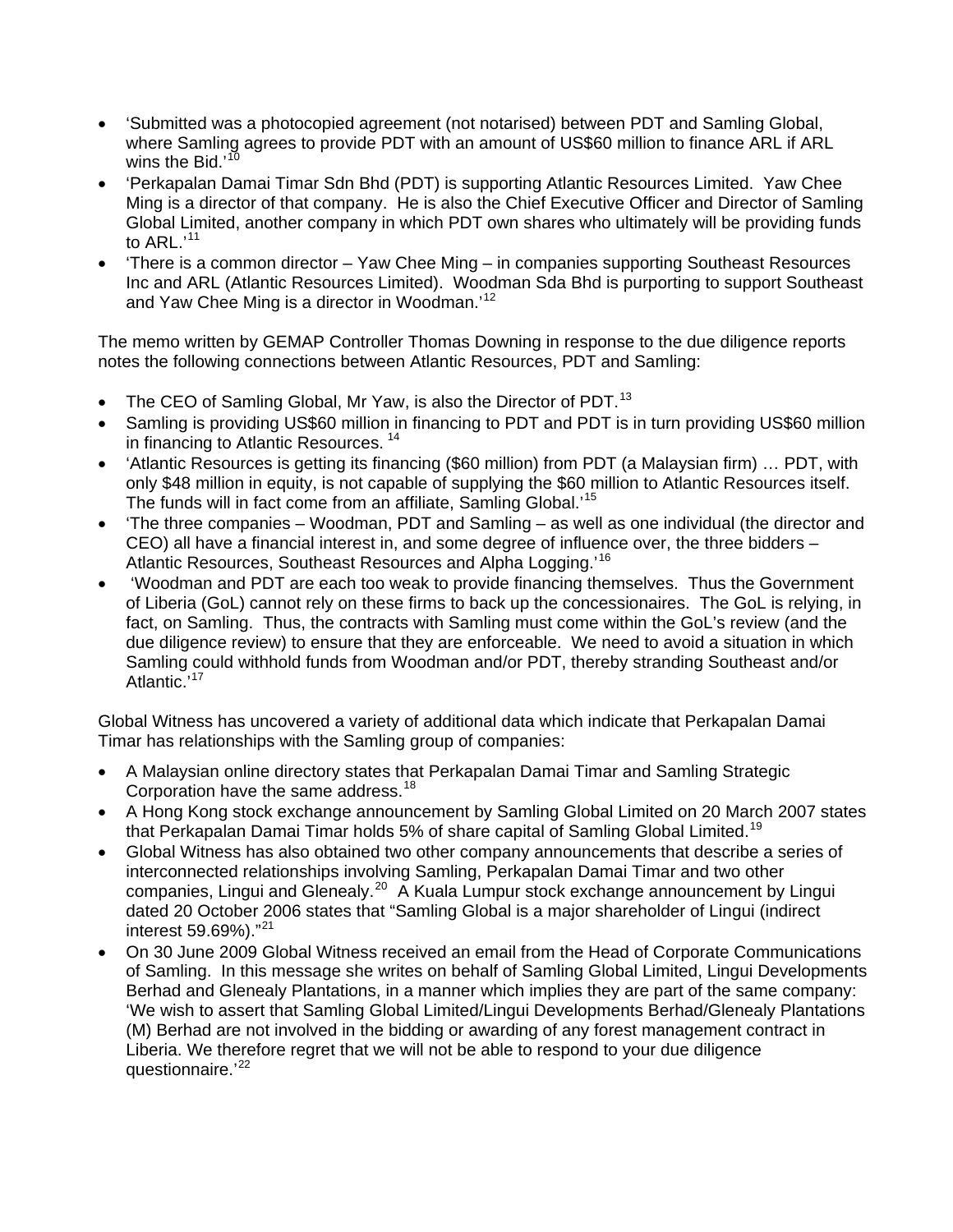#### *Association with Eddington Varmah*

Atlantic Resources Limited's bid evaluation documents name Eddington A Varmah as having a 20% stake in Atlantic. Background checks revealed that in 1998, President Charles Taylor nominated then Senator Eddington A Varmah as Minister of Justice. During his time as Minister of Justice, Varmah signed an agreement with Exotic Tropical Timber Enterprises (ETTE), that did not refer to what services had been rendered, whereby the Taylor regime paid ETTE US\$2million. ETTE was owned by Leonard Minin, a business partner and confidant of Charles Taylor. He has been identified in the police records of several countries. In August 2000, Minin was arrested in Italy, and in June 2001 charged with arms trafficking and the illegal possession of diamonds. He was found with faxes documenting arms deals, weapons catalogues, and forged end-user certificates. $^{23}$  $^{23}$  $^{23}$ 

After peace negotiations Varmah was chosen as deputy speaker in the National Transitional Legislative Assembly of the Liberian Government (NTLA). Yet, on March 14, 2005, Cllr. Varmah was implicated in a financial scandal and was suspended indefinitely along with his boss and two colleagues for their alleged role. $24$ 

## **2. Southeast Resources Limited's connections with Samling via Woodman**

Southeast Resources Ltd's bid evaluation documents name Woodman SDN-BHD as a 60% shareholder in the company. $25$ 

The legal due diligence report on companies bidding for forest management contracts (FMCs) notes the following connections between Southeast Resources, Woodman and Samling:

- The authors of the report have seen an affidavit of confirmation of fact of Woodman SDN-BHD's shareholding in Southeast Resources.<sup>[26](#page-6-1)</sup>
- They have also seen a contractual agreement between Woodman SDN-BHD and Southeast Resources Inc under which Woodman is to provide US\$70 million in cash and other assets to Southeast Resources.<sup>[27](#page-6-1)</sup>
- Yaw Chee Ming is Director of Woodman and PDT and Chief executive Officer and Director of Samling Global Limited.<sup>[28](#page-6-1)</sup>

The financial due diligence report on companies bidding for forest management contracts (FMCs), notes the following connections between Southeast Resources, Woodman and Samling:

- 'The financier for Southeast Resources Inc (SRI) for this bid is one of its shareholders Woodman Sdn. Bhd of Malaysia.'[29](#page-6-1)
- 'There is a common director Yaw Chee Ming in companies supporting Southeast Resources Inc and ARL (Atlantic Resources Limited). Woodman Sda Bhd is purporting to support Southeast and Yaw Chee Ming is a director in Woodman.'[30](#page-6-1)

The memo written by GEMAP Controller Thomas Downing in response to the due diligence reports, notes the following connections between Southeast Resources, Woodman and Samling:

• 'Southeast is getting its financing (\$75 million) from Woodman (a Malaysian firm). Alpha Logging (which won a concession in an earlier tender) is also getting its financing (\$70 million) from Woodman.'[31](#page-6-1)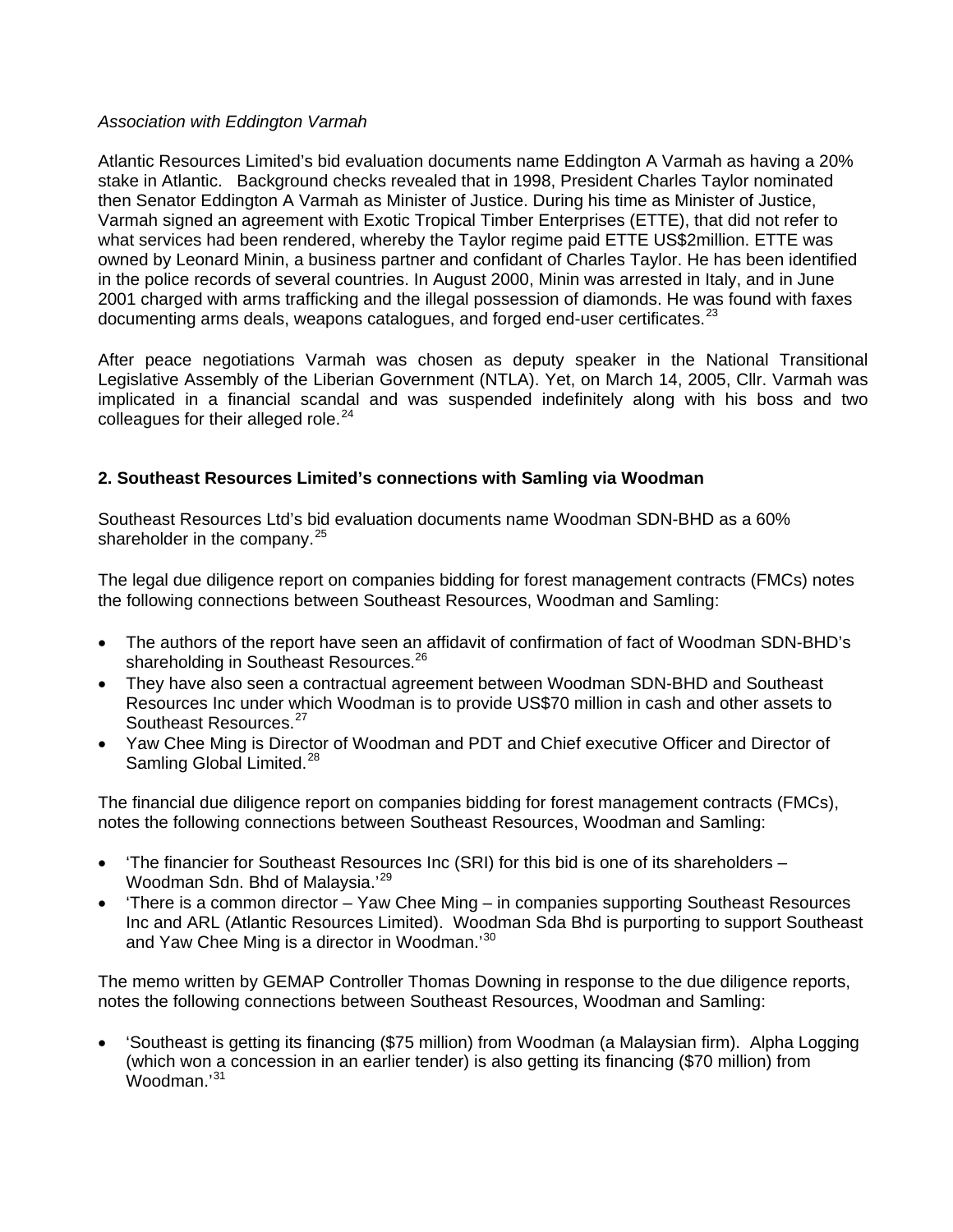- 'It's difficult to see how Woodman, with only \$70 million in equity (and a \$4 million loss in 2008) can supply \$75 million to Southeast Resources and \$70 million to Alpha. Given the relationship between Woodman and Samling, it seems that Samling may be providing the funds for Southeast and Alpha, and channeling them through Woodman.<sup>[32](#page-6-1)</sup>
- The CEO of Samling Global, Mr Yaw, is also the Director of Woodman and Samling Global is a major supplier of Woodman.<sup>[33](#page-6-1)</sup>
- 'The three companies Woodman, PDT and Samling as well as one individual (the director and CEO) all have a financial interest in, and some degree of influence over, the three bidders – Atlantic Resources, Southeast Resources and Alpha Logging.<sup>[34](#page-6-1)</sup>
- 'Woodman and PDT are each too weak to provide financing themselves. Thus the Government of Liberia (GoL) cannot rely on these firms to back up the concessionaires. The GoL is relying, in fact, on Samling. Thus, the contracts with Samling must come within the GoL's review (and the due diligence review) to ensure that they are enforceable. We need to avoid a situation in which Samling could withhold funds from Woodman and/or PDT, thereby stranding Southeast and/or Atlantic.<sup>'[35](#page-6-1)</sup>

Global Witness has uncovered a variety of additional data which indicate that Woodman has relationships with the Samling group of companies:

- According to a company announcement on the 25 May 2005 by Hap Seng Consolidated Berhad, Samling Strategic Corporation is the holder of a 50% shareholding of Woodman Holdings.<sup>[36](#page-6-1)</sup>
- A Kuala Lumpur stock exchange announcement on 20 October 2006 by Lingui states that "Yaw Chee Ming, the Managing Director of Lingui is also a Director of Yaw Holding, Samling Strategic Corporation, Samling Global, Barama, Pantai Bayu Indah and Woodman."[37](#page-6-1)
- Woodman's website describes the company as being "the main timber contractor for the Samling Group of companies ever since our inception in 1982".<sup>[38](#page-6-1)</sup>

## **3. Alpha Logging's connections with Samling**

The memo written by GEMAP Controller Thomas Downing in response to the due diligence reports, notes the following connections between Alpha Logging, Woodman and Samling:

- (Quoting a due diligence report on Alpha, carried out in August 2008): 'when the company [Alpha] was pre-qualified, sixty percent of its shares were owned by a Korean company named Eagon… after pre-qualification...Eagon sold its shares to Malaysian company Woodman.<sup>[39](#page-6-1)</sup>
- 'Southeast is getting its financing (\$75 million) from Woodman (a Malaysian firm). Alpha Logging (which won a concession in an earlier tender) is also getting its financing (\$70 million) from Woodman.'[40](#page-6-1)
- 'It's difficult to see how Woodman, with only \$70 million in equity (and a \$4 million loss in 2008) can supply \$75 million to Southeast Resources and \$70 million to Alpha. Given the relationship between Woodman and Samling, it seems that Samling may be providing the funds for Southeast and Alpha, and channeling them through Woodman.<sup>'[41](#page-6-1)</sup>
- 'The three companies Woodman, PDT and Samling as well as one individual (the director and CEO) all have a financial interest in, and some degree of influence over, the three bidders – Atlantic Resources, Southeast Resources and Alpha Logging.<sup>'[42](#page-6-1)</sup>
- 'Woodman and PDT are each too weak to provide financing themselves. Thus the Government of Liberia (GoL) cannot rely on these firms to back up the concessionaires. The GoL is relying, in fact, on Samling. Thus, the contracts with Samling must come within the GoL's review (and the due diligence review) to ensure that they are enforceable. We need to avoid a situation in which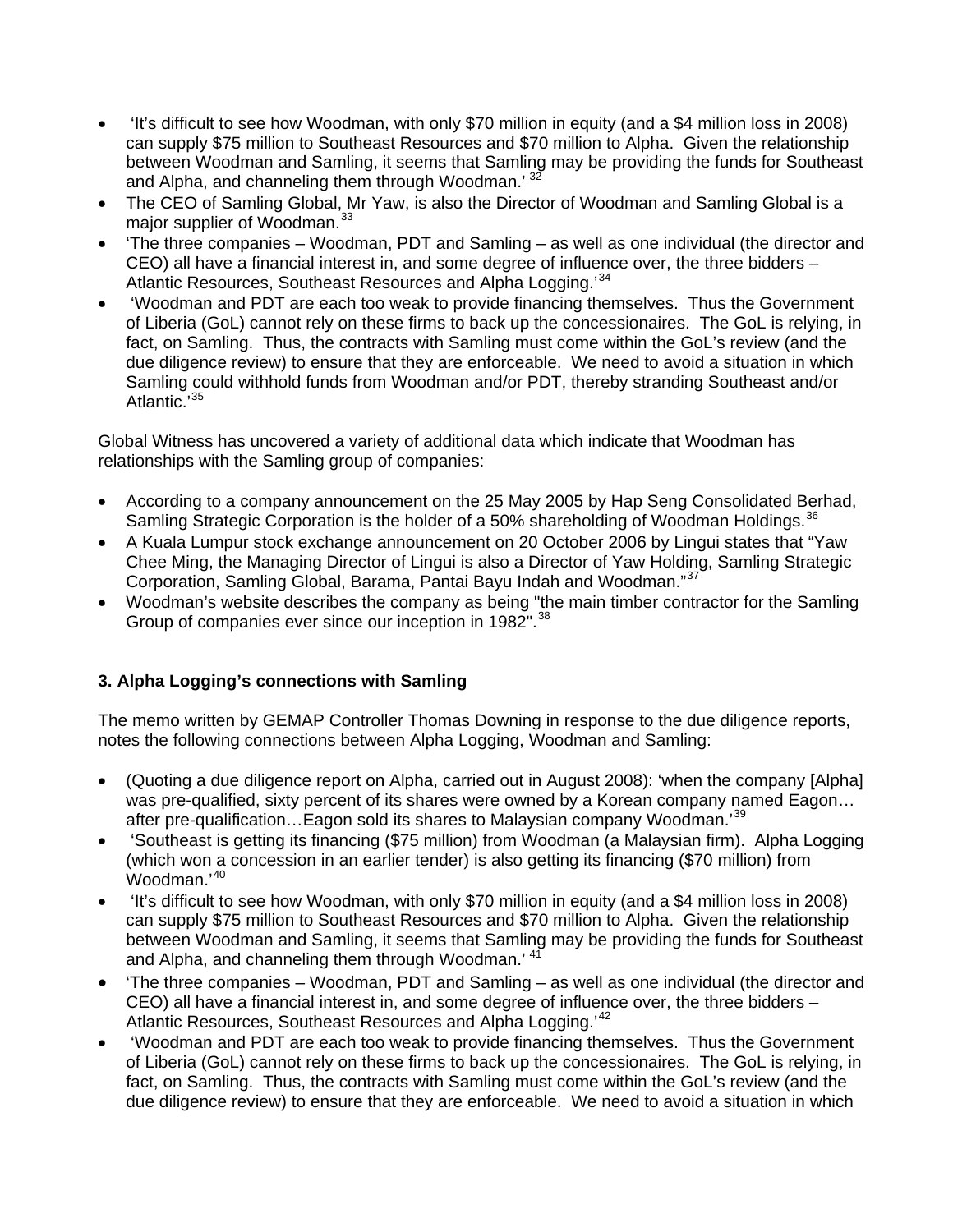Samling could withhold funds from Woodman and/or PDT, thereby stranding Southeast and/or Atlantic.<sup>'[43](#page-6-1)</sup>

Global Witness has uncovered a variety of additional data which indicate that Woodman has relationships with the Samling group of companies:

- According to a company announcement on the 25 May 2005 by Hap Seng Consolidated Berhad, Samling Strategic Corporation is the holder of 50% shareholding of Woodman Holdings.<sup>[44](#page-6-1)</sup>
- A Kuala Lumpur stock exchange announcement on 20 October 2006 by Lingui states that "Yaw Chee Ming, the Managing Director of Lingui is also a Director of Yaw Holding, Samling Strategic Corporation, Samling Global, Barama, Pantai Bayu Indah and Woodman."[45](#page-6-1)
- Woodman's website describes the company as "the main timber contractor for the Samling Group of companies ever since our inception in 1982".<sup>[46](#page-6-1)</sup>

# **4. Samling's history of predatory and illegal logging**

- In 1997, Global Witness revealed that Samling was illegally sourcing timber from a Cambodian wildlife sanctuary.<sup>[47](#page-6-1)</sup>
- In 1997 a letter from the Cambodian government complained that Samling were guilty of:
	- o Starting to cut before receiving a permit
	- o Cutting outside permitted areas
	- o Cutting undersized logs
	- o Continued logging after imposition of  $31<sup>st</sup>$  December 1996 logging ban.<sup>[48](#page-6-1)</sup>
- A Concession Review by the Asian Development Bank in 2000 said that the Cambodian logging concession management regime was a 'total system failure' and that all concessionaires – of which Samling was the largest – were violating their contracts with the government.<sup>[49](#page-6-1)</sup>
- Samling is one of the companies logging the last remaining areas of primary forest in the Malaysian province of Sarawak. It is at the centre of a bitter conflict with the Penan minority, who claim that the firm is abusing their rights and destroying their livelihoods. $50$
- In January 2007, Barama, a Samling subsidiary, had its Forest Stewardship Council certification suspended in Guyana after an independent auditor uncovered a range of violations including logging in Amerindian lands without the free and informed consent of local populations and failure to conduct appropriate environmental impact assessments.<sup>[51](#page-6-1)</sup>
- On 7 October 2007, a statement from the Government of Guyana reported that 'the President speaking briefly on the recent alleged breaches of forestry procedures, said there appears to collusion between Barama Company Limited (Samling subsidiary) and some concessionaires and staffers at the Guyana Forestry Commission (GFC) to defraud the government of revenue. The President warned that there will be consequences for all the parties involved based upon preliminary investigations. "There are some concessionaires who have a joint arrangement with Barama to harvest on their concessions to defraud the government of revenue… They will face consequences… it seems to be a system among these three parties to defraud the government of revenue," President Jagdeo said"<sup>[52](#page-6-1)</sup>
- There is substantial evidence that Concord Pacific, controlled by Samling, also violated laws in Papua New Guinea, using a road construction project as the cover for a massive logging operation.[53](#page-6-1)

## **5. Responses from the companies**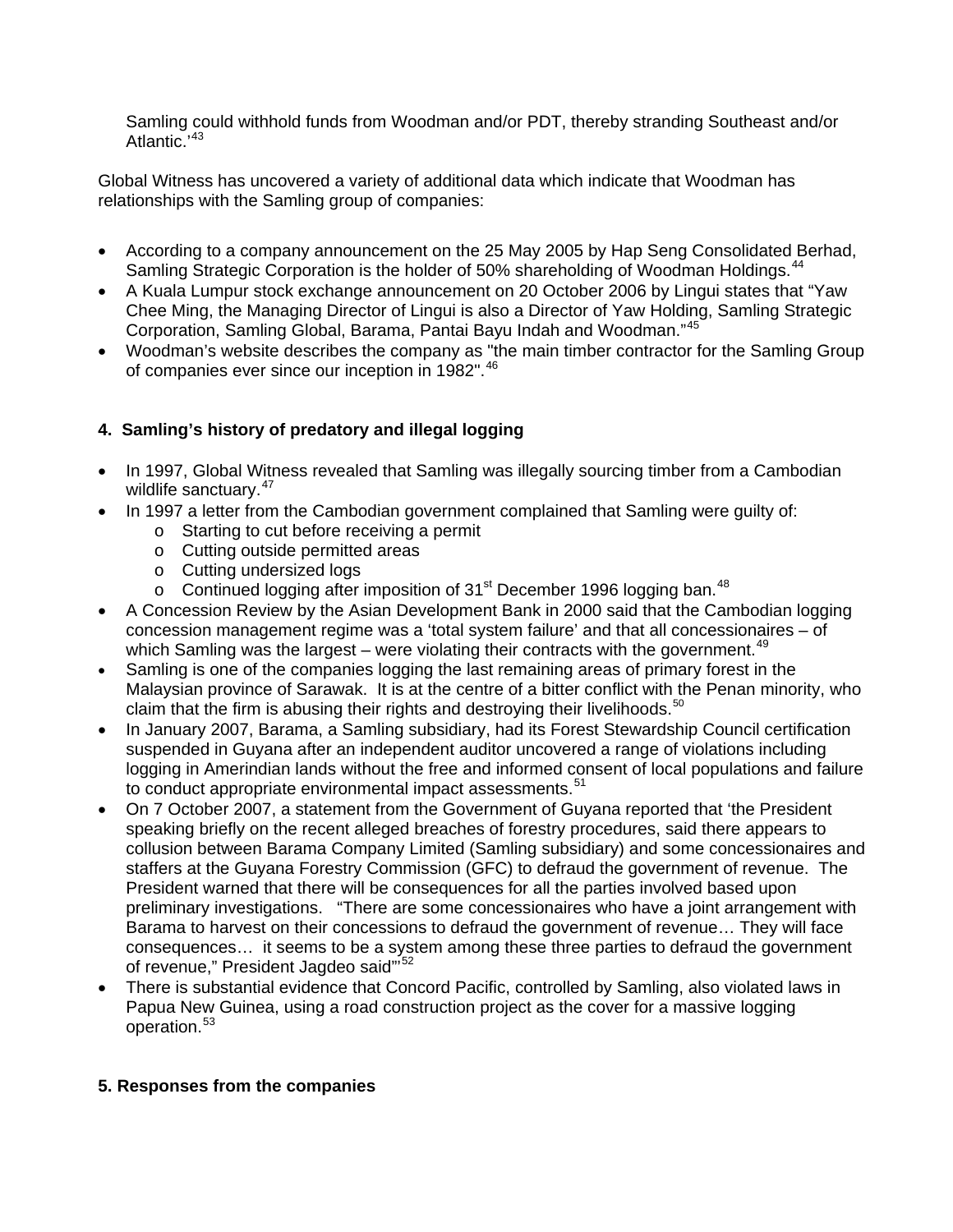On 12 June 2009 Global Witness wrote to the following companies to request information about their connections with each other and their business interests in Liberia: Perkapalan Damai Timar, Samling Global Limited, Glenealy Plantations (M) Berhad, Lingui Developments Berhad, Woodman SDN BHD, Atlantic Resources Limited, Southeast Resources Limited, Eagon Industrial Co, Ltd. (parent) and Alpha Logging & Wood Processing Incorporated.

Global Witness received only one reply – a letter from Samling Global Limited, which stated that 'Samling Global Limited is not involved in the bidding or awarding of any forest management contract in Liberia. We therefore regret that we will not be able to respond to your due diligence questionnaire.'

Forest Development Authority, Forest Management Contract Area "F" Checklist on Atlantic Resources Ltd, Liberia, 2009.

<http://www.hotfrog.com.my/Companies/Samling-Strategic-Corporation>has Samling Strategic Corporation Sdn Bhd, Wisma Samling Jln Temenggong Oyong Lawai Jau 98000 Miri Sarawak, Miri 98000, Sarawak, p: 608-5439099.<br>Samling Jln Temenggong Oyong Lawai Jau 98000 Miri Sarawak, Miri 98000, Sarawak, p: 608-5439099.

20 Lingui Developments Berhad, 'General Announcement, Reference No C&-060818-DEE10 18 August 2006; Glenealy Plantations (Malaya) Berhad', 12 December 2008.

<sup>1&</sup>lt;br><sup>1</sup> Forest Development Authority, Forest Management Contract Area "F" Checklist on Atlantic Resources Ltd, Liberia, 2009.<br><sup>2</sup> Forest Development Authority, Forest Management Contract Area "F" Checklist on Atlantic Beseur

<sup>&</sup>lt;sup>3</sup> The Liberia Governance and Economic Management Assistance Program (GEMAP) is a partnership between the Government of Liberia (GOL) and the international community that seeks to build a system of economic governance to promote accountability, responsibility and transparency in fiscal management so that Liberia's resources will be used in the interests of its citizens.<br><sup>4</sup> International Procurement Agency & CoEn Consult Ghana, 'Final Due Diligence Report FDA', 30 June.

<sup>4</sup> <sup>4</sup> International Procurement Agency & CoEn Consult Ghana, 'Final Due Diligence Report FDA', 30 June.<br>5 International Procurement Agency & CoEn Consult Chana, 'Final Due Diligence Benert FDA', 30 June 1

<sup>&</sup>lt;sup>5</sup> International Procurement Agency & CoEn Consult Ghana, 'Final Due Diligence Report FDA', 30 June 2009.<br><sup>6</sup> International Procurement Agency & CoEn Consult Chana, 'Final Due Diligence Benert EDA', 30 June 2000.

International Procurement Agency & CoEn Consult Ghana, 'Final Due Diligence Report FDA', 30 June 2009.

International Procurement Agency & CoEn Consult Ghana, 'Final Due Diligence Report FDA', 30 June 2009.

**EXAMPLE 2018 INCORDING THE CONCRETE OF STATE OF STATE IN A STATE 2009.** 

<sup>9</sup> Ernst & Young, 'Final due diligence on forestry concession bidders', 29 June 2009.

<sup>&</sup>lt;sup>10</sup> Ernst & Young, 'Final due diligence on forestry concession bidders', 29 June 2009.<br><sup>11</sup> Ernst & Young, 'Final due diligence on forestry concession bidders', 29 June 2009.<br><sup>12</sup> Ernst & Young, 'Final due diligence on fo Reports', June 6 2009.

<sup>&</sup>lt;sup>14</sup> International Procurement Agency & CoEn Consult Ghana, 'Response to the Comments of the Draft Due Diligence Reports', June 6 2009.

<sup>15</sup> International Procurement Agency & CoEn Consult Ghana, 'Response to the Comments of the Draft Due Diligence Reports', June 6 2009.

<sup>16</sup> International Procurement Agency & CoEn Consult Ghana, 'Response to the Comments of the Draft Due Diligence Reports', June 6 2009.

<sup>17</sup> International Procurement Agency & CoEn Consult Ghana, 'Response to the Comments of the Draft Due Diligence Reports', June 6 2009.

<http://www.hotfrog.com.my/Companies/Perkapalan-Damai-Timur>lists Perkapalan Damai Timur Sdn Bhd, Wisma Samling Jln Temenggong Oyong Lawai Jau 98000 Miri Miri Sarawak 98000 Malaysia, Miri 98000, Sarawak; p: 608-5439099.

<sup>&</sup>lt;sup>21</sup> Lingui Developments Berhad, 'Proposed renewal of shareholders' mandates for recurrent related party transactions of a revenue or trading nature', 20 October 2006.<br>
<sup>22</sup> Email from Cheryl Yong, Head of Corporate Communications, Samling, 30 June 2009.

<sup>23</sup> Amnesty International, Oxfam & IANSA, 'UN arms embargoes: an overview of the last ten years', Control Arms Campaign, March 2006, [http://asiapacific.amnesty.org/library/Index/ENGIOR400072006?open&of=ENG-390;](http://asiapacific.amnesty.org/library/Index/ENGIOR400072006?open&of=ENG-390) Global Witness, *Taylor Made*, September 2001, p.9, www.globalwitness.org; Global Witness, *Logging Off*, August 2002, p.9, www.globalwitness.org.

<sup>&</sup>lt;sup>24</sup> Christopher Melville, 'Senior Parliamentarians Suspended on Corruption Charges in Liberia', World Markets Research Centre, March 15, 2005; Africa News, 'Following Indefinite Suspension, Speaker Remains Defiant', March 16, 2005; Sam K Zinnah, 'Liberia: In his efforts to escape justice, former Charles Taylor justice minister eyes legislature in Liberia', The

Liberian Times, 16 September, 2007, [http://www.theliberiantimes.com/article\\_2007\\_09\\_16\\_2939.shtml](http://www.theliberiantimes.com/article_2007_09_16_2939.shtml).<br><sup>25</sup> Forest Development Authority, Forest Management Contract Area "K" Checklist on South Eastern Resources Ltd, Liberia, 2009.<br><sup>26</sup> International Procurement Agency & CoEn Consult Ghana, 'Final Due Diligence Report FDA', 30 June 2009.

<sup>27</sup> International Procurement Agency & CoEn Consult Ghana, 'Final Due Diligence Report FDA', 30 June 2009.<br><sup>28</sup> International Procurement Agency & CoEn Consult Ghana, 'Final Due Diligence Report FDA', 30 June 2009.<br><sup>29</sup> Ern